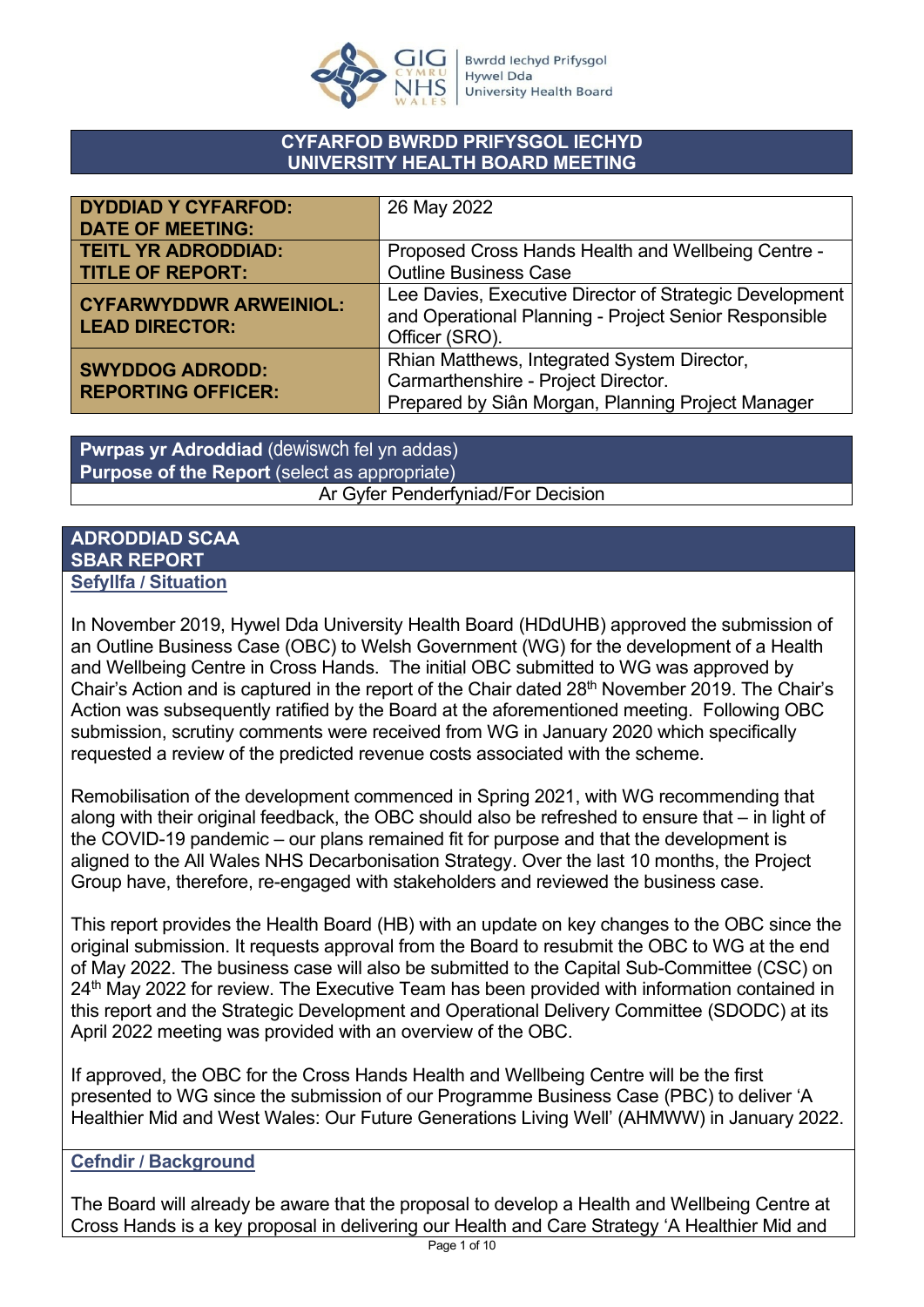West Wales: Our Future Generations Living Well (AHMWW). The project aims to provide a sustainable solution for the continued provision of primary care and community services, and thereby positively impact on the Health and Wellbeing of present and future generations living in and around the Amman Gwendraeth area.

# **Asesiad / Assessment**

The OBC has followed WG Infrastructure Investment guidance and is based on the five-case business model and includes the following:

- Strategic Case
- Economic Case
- Management Case
- Commercial Case
- Financial Case

The key changes to the OBC from the previous submission are called out under the different elements of the five case model. The OBC and the Appendices are attached to this report.

### **Strategic Case**

The development of a Health and Wellbeing Centre at Cross Hands will bring together the two local GP practices, Tumble and Penygroes. In partnership with Carmarthenshire County Council, the third sector and wider public sector bodies, will be co-located with other primary and community health, social care services and community / voluntary groups to form part of the integrated service network in the Amman Gwendraeth Locality.

The existing arrangements result in significant problems that mean continuing with business as usual is not an option. The main problems with current arrangements are the poor condition and restricted capacity of existing premises which:

- Create challenges delivering quality and safe services and complying with current standards;
- Provide limited opportunities to address the significant challenges related to the sustainability of the workforce, in particular, those faced by the two GP practices in relation to GMS sustainability in the area;
- Do not support the delivery of our long-term strategy.

The project aims to address these business needs by developing a health and wellbeing centre which incorporates service areas outlined in the scope options outlined below. Following the remobilisation of the project and considering the alignment to the overarching PBC, the only notable change to the scope of services is the removal of Ophthalmology Services and inclusion of the new Integrated Early Years Centre.

| <b>Core clinical services</b><br>(Scope A)  | <b>Supplementary services</b><br>(Scope B) | <b>Other services</b><br>(Scope C)   |
|---------------------------------------------|--------------------------------------------|--------------------------------------|
| <b>GMS Services</b>                         | <b>Integrated Early Years Centre</b>       | <b>Police</b>                        |
| <b>GMS Tumble</b>                           | Community-based service                    | Police (capital funding<br>$\bullet$ |
| <b>GMS Penygroes</b>                        | to families for children aged              | available)                           |
| <b>Community Health Services</b>            | $0 - 12$                                   | <b>Carmarthenshire County</b>        |
| <b>Specialist Care Chronic</b><br>$\bullet$ | <b>Audiology</b>                           | Council                              |
| Conditions                                  | Audiology, Adult and                       | Community resource                   |
| Midwives, Health Visitors,<br>$\bullet$     | Paediatric Community.                      | centre/Library (fitting and          |
| <b>Community Nursing</b>                    | <b>Community Pharmacy</b>                  |                                      |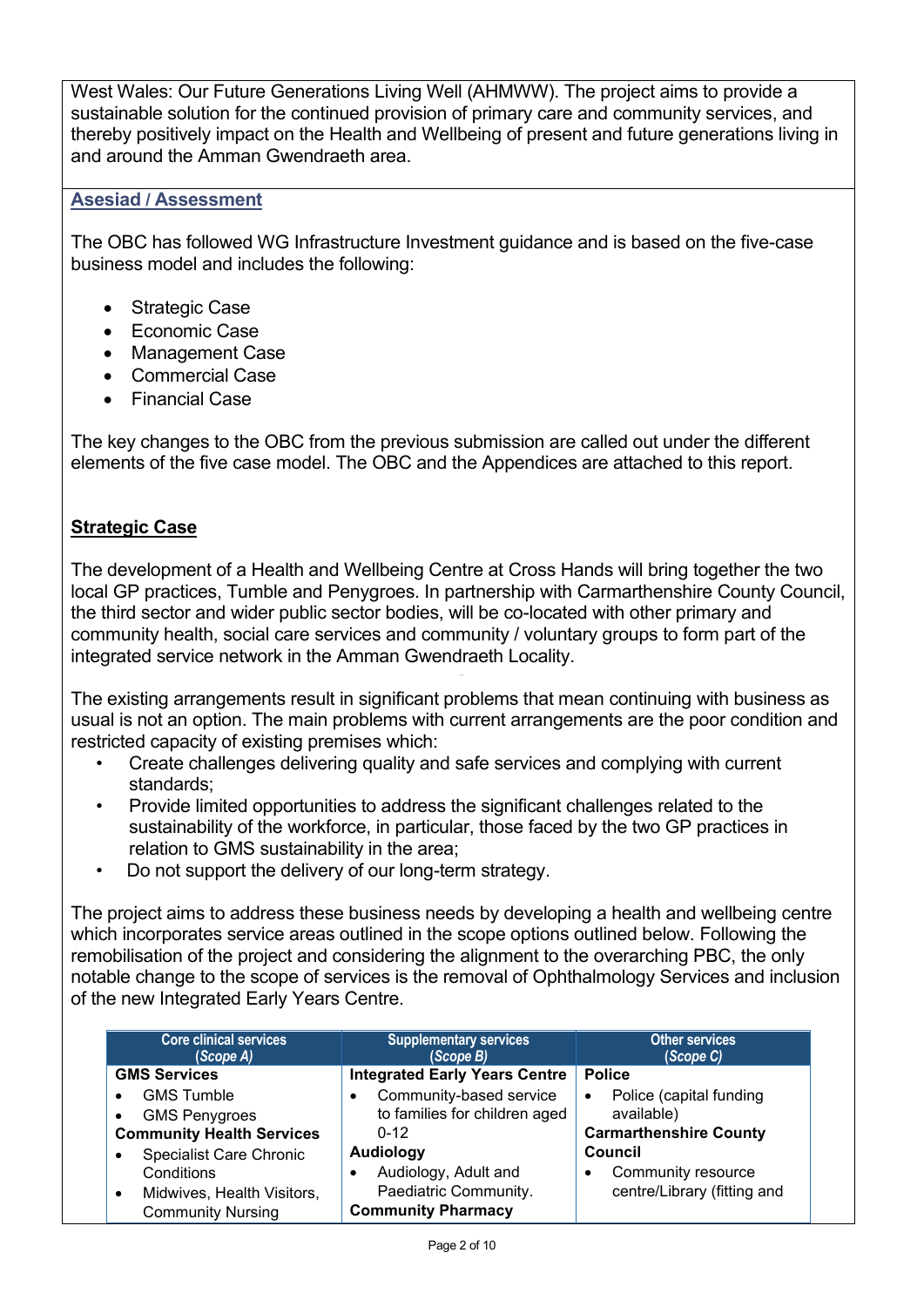| Teams, Community<br><b>Children's Nursing</b>                                                                                                                             | Wide range of enhanced<br>services                                                                                                                   | equipping capital funding<br>available) |  |
|---------------------------------------------------------------------------------------------------------------------------------------------------------------------------|------------------------------------------------------------------------------------------------------------------------------------------------------|-----------------------------------------|--|
| Therapies: Physio, OT,<br>$\bullet$                                                                                                                                       | Other space                                                                                                                                          | Café / refreshment area                 |  |
| <b>SALT and Dietetics</b><br>Podiatry<br>$\bullet$<br><b>Mental Health</b><br><b>CRT Duty Team</b><br><b>Universities</b><br>Undergraduate and<br>postgraduate placements | <b>Social Community Care</b><br>shared space (community<br>run events)<br>Third Sector shared space<br>Research and Innovation<br>Social Prescribing |                                         |  |

**Digital:** technological innovation continues to move at an incredible pace and our business case needs to be ambitious to reflect this and to take advantage of the opportunities it offers.

We want to establish a Hywel Dda Digital Ecosystem comprising Digital Home, Digital Ward, Digital Hospital and Digital Community, alongside partners including (but not limited to) local authorities, Dyfed Powys police, private sector industry, academia, and third sector organisations. Ensuring digital inclusion for our communities will be an important factor to maximise benefits for healthcare; however, we also recognise that digital provision will not be appropriate for a proportion of our population.

*Environmental***:** The design of the building now includes a range of low/zero carbon technologies, which demonstrates the Health Board's commitment towards achieving net zero carbon by 2030, in line with Welsh Government aspirations and the NHS Wales Decarbonisation Strategy. Measures include the use of high building insulation values, enhanced air tightness standards, an extensive photovoltaic array, air source heat pumps, extensive provision for electric vehicle charging and battery storage for surplus energy generated by the photo voltaic (PV) panels. A sustainable design philosophy will focus on reducing consumption of nonrenewable resources, minimising waste, and creating a healthy and stimulating environment for building occupants.

As outlined in the AHMWW PBC, the design will seek to align with Welsh Government's Net Zero Carbon agenda and encompass biophilic design principles, considering factors such as access to daylight, views and fresh air, as well as issues such as landscape characteristics and the social, historical and cultural relations to the local community.

# **Key changes**

- Strategic context aligned to the Programme Business Case
- Change in scope in relation to Ophthalmology and Integrated Early Years Centre
- Change in design to incorporate All Wales NHS Decarbonisation Strategy 2021

# **Economic Case**

A longlist of options to deliver the project was developed, using the options framework. A robust evaluation of the resulting longlist was undertaken, which assessed how well options meet spending objectives and critical success factors. This resulted in a shortlist of four options for the delivery of the project as outlined: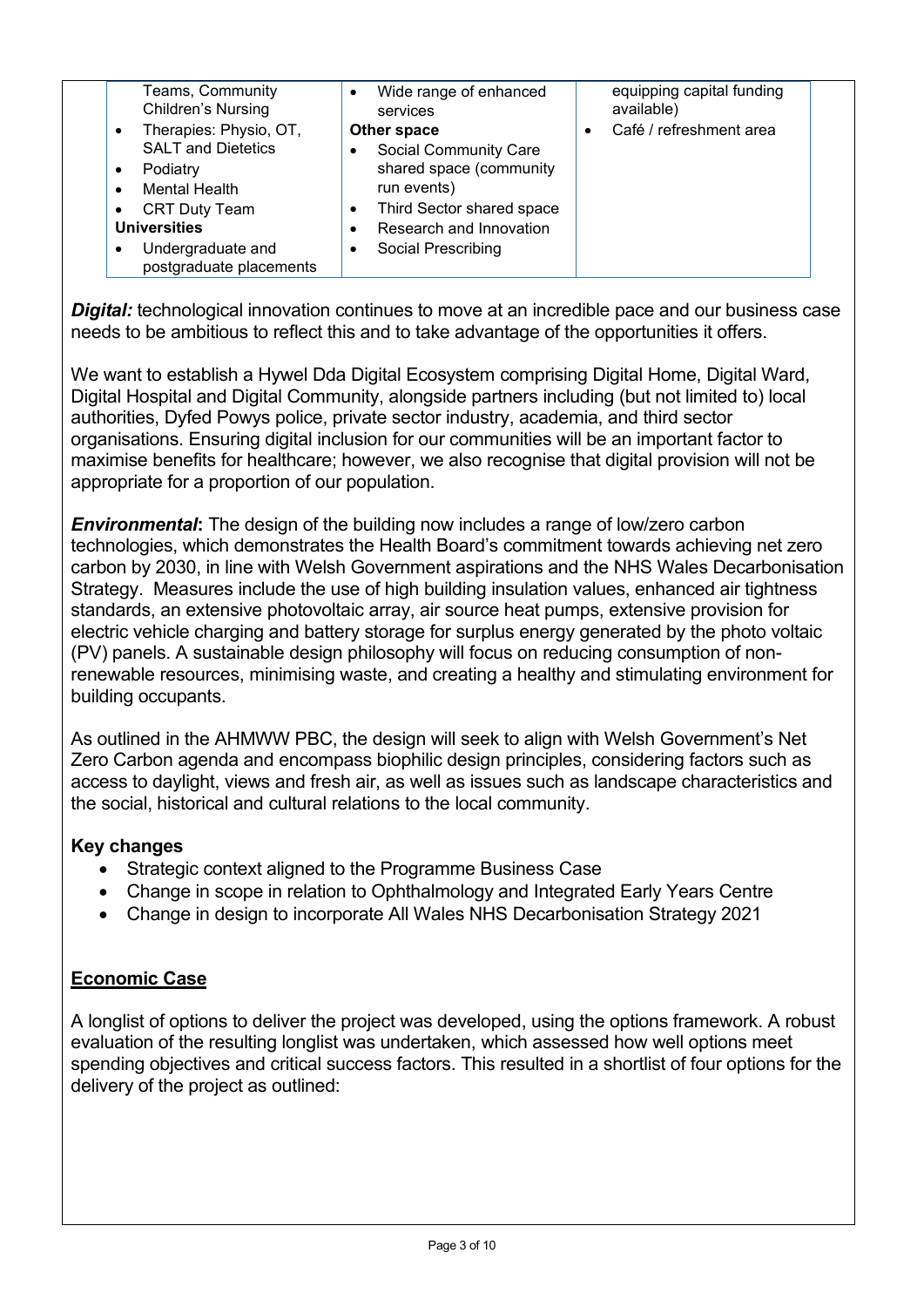| <b>Shortlist of options</b>                        |                                                                                                                                                                                                                                                                                                                   |
|----------------------------------------------------|-------------------------------------------------------------------------------------------------------------------------------------------------------------------------------------------------------------------------------------------------------------------------------------------------------------------|
| <b>Option 0</b><br><b>Business as Usual</b>        | Continue with existing arrangements.                                                                                                                                                                                                                                                                              |
| <b>Option 1</b><br><b>Do Minimum</b>               | Create new build health and wellbeing centre to accommodate and<br>enable integrated ways of working for Scope A (core clinical services) in<br>the initial phase which will be funded by traditional capital.                                                                                                    |
| <b>Option 2</b><br><b>Less Ambitious</b>           | Create new build health and wellbeing centre to accommodate and<br>enable integrated ways of working for Scope A (core clinical services)<br>and Scope B (supplementary services) in the initial phase which will be<br>funded by traditional capital.                                                            |
| <b>Option 3</b><br><b>Preferred Way</b><br>Forward | Create new build fully integrated health and wellbeing centre to<br>accommodate Scope A (core clinical services), Scope B<br>(supplementary services) and Scope C (other services) in a single<br>phase. Delivery of Scope A and B funded by traditional capital and<br>Scope C from alternative funding sources. |

A detailed evaluation of the shortlisted options was undertaken and analysed. The results of the analysis suggest that:

- Option 3 represents the best value for money because it has the lowest Net Present Cost (NPC) and best Benefit Cost Ratio (BCR). This is because despite the increased capital investment required, it maximises benefits by having a fully integrated community hub and minimises risk by providing the capacity and resilience required to meet the needs of the local population. Our Local Authority representatives wholeheartedly recommended this option recognising the opportunities that developing locality resilience has on the wellbeing of the community.
	- Option 2 would reduce the level of investment required while delivering a similar level of financial benefits. However, it results in the highest revenue costs of all options, does not maximise non-financial benefits and increases the risk value since without including all elements in the community hub it may be challenging to deliver the entire vision for the future of community care in Amman Gwendraeth.
	- Option 1 reduces the level of investment even further as well as the revenue costs. However, since it only covers core clinical services, it increases the risk of being able to deliver the future vision and reduces the financial and non-financial benefits.
	- Option 0 requires minimal investment but does not enable delivery of the future vision and so will not be possible to realise any benefits. It results in the highest expected risk value since it offers lowest level of capacity and resilience. It is therefore not considered a feasible option.

On the basis of this analysis, Option 3, which incorporates core clinical, supplementary and other services in a new build fully integrated health and wellbeing centre, is the preferred option. There have been no changes to the assessment of the preferred way forward since the original OBC submission.

Do nothing and do minimum scenarios do not comply with our Strategy and are therefore included for benchmarking purposes only and to comply with WG business case guidance.

# **Key changes**

- No key changes to the narrative in this section
- Economic appraisal has been updated to reflect the updated capital and revenue costs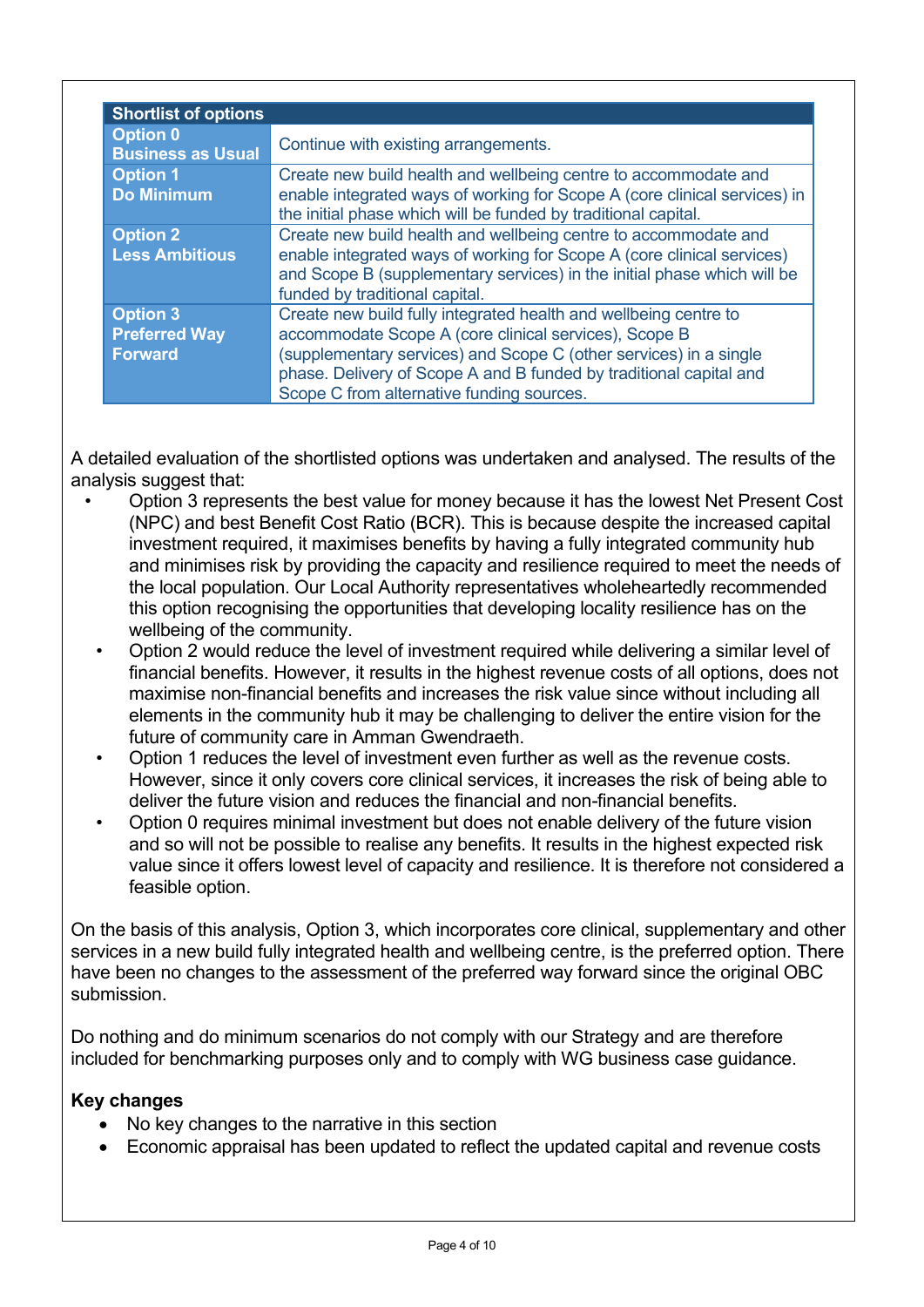### **Commercial Case**

This section of the business case considers the procurement process involved in delivering the preferred option for the Project. The delivery of the preferred solution requires:

#### *Land acquisition*

The Health Board has reached agreement with the Local Authority and the Joint Venture (JV) partner, on a subject to contract basis to purchase 3.127 acres of land at Cross Hands for the sum of £660,000 (plus VAT) for its proposed development of the Cross Hands Health & Wellbeing Centre. Upon approval of the OBC, a 10% deposit will be payable on exchange of contracts to the Authority, and remaining balance upon approval of the Full Business Case (FBC), in line with the agreed timelines for the project.

### *Supply chain partners and procurement of Specialist advisors*

In Wales, projects of this value are covered under the Design for Life Building for Wales 4 Framework. Procurement has been undertaken for the design and build of a health and wellbeing centre at Cross Hands to accommodate Scope A, B and C based on the schedules of accommodation. The UHB has worked with specialist advisors and a supply chain partner from these Frameworks, they are:

- Health Board Project Manager MACE: to fulfil the contractual obligations imposed by the chosen contracts
- Health Board Cost Advisor Gleeds: providing independent cost advice to the Health Board and Project Manager
- Architectural design (including interior design and landscaping): AHR Architects
- Mechanical and Electrical Engineering Design Troup Bywaters + Anders
- Civil and Structural Engineering Design Cambria
- Planning Consultants The Urbanist
- The Supply Chain Partner appointed is Willmott Dixon Ltd. They will provide contractor services as well as to lead the project's supply chain

### **Key changes**

• No significant changes to this section

### **Financial Case**

Delivery of the preferred option results in the following funding requirements:

#### Capital Costs

The original OBC was submitted with capital costs for the preferred way forward at £25.637m. The current capital costs are £37.242m, an increase of £11.605m (45.3%).

The key movement in capital costs between submissions can be broken down as follows:

|                   | <b>OBC 2019</b><br>Em | <b>OBC 2022</b><br>Em | <b>INCREASE</b><br>£m | % INCREASE |
|-------------------|-----------------------|-----------------------|-----------------------|------------|
| <b>Works Cost</b> | 14.203                | 22.522                | 8.319                 | 58.6%      |
| Fees              | 2.372                 | 3.456                 | 1.084                 | 45.7%      |
| Non-Works         | 1.776                 | 2.006                 | 0.230                 | 12.9%      |
| Equipment         | 1.190                 | 0.945                 | $-0.245$              | $-20.6%$   |
| <b>Risk</b>       | 1.954                 | 2.330                 | 0.376                 | 19.2%      |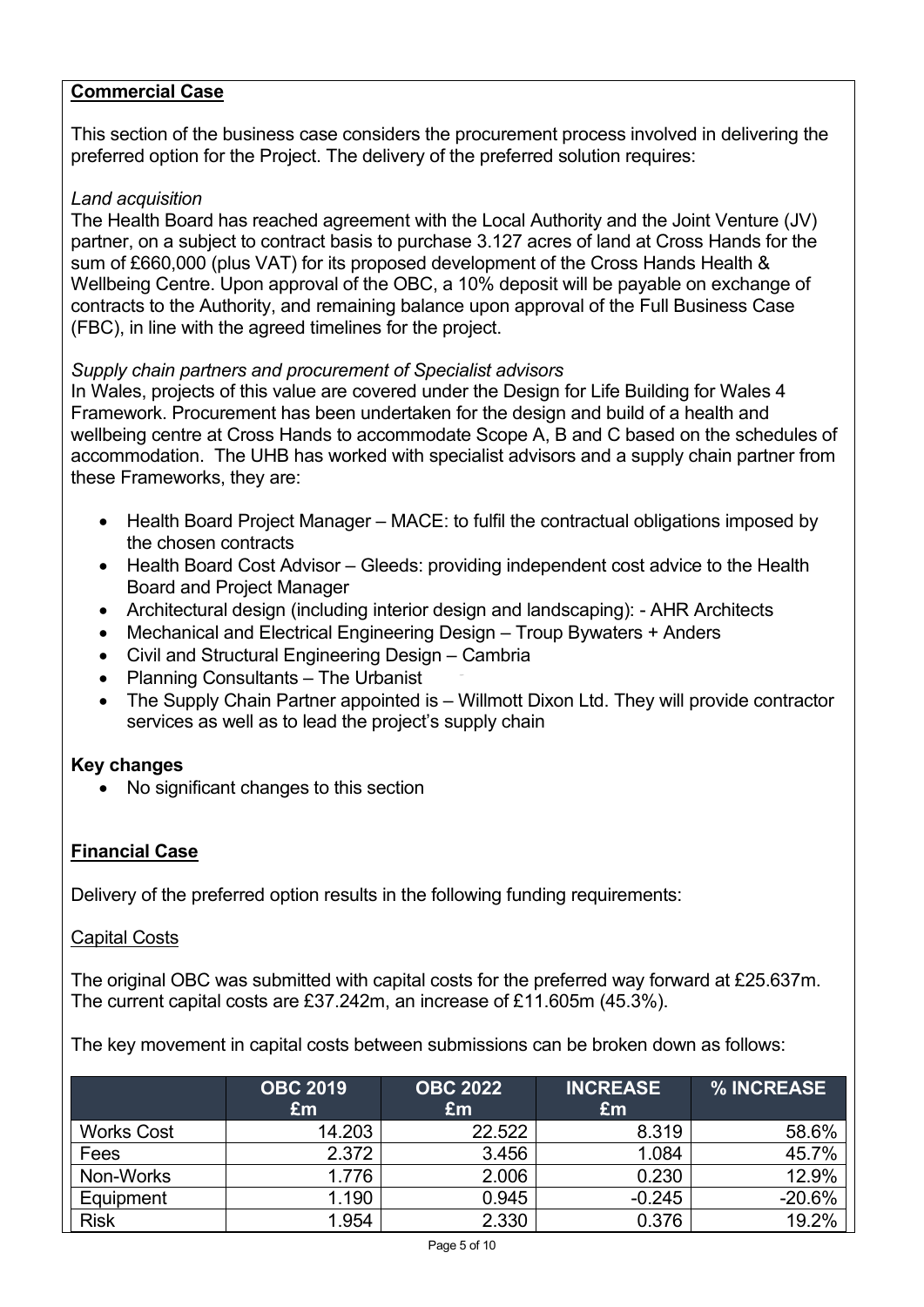| VA <sub>1</sub> | $\Delta^c$<br>-<br>− | 5.983  | .841       | 10/         |
|-----------------|----------------------|--------|------------|-------------|
| Total           | 25.637               | 37.242 | .605<br>44 | 20/<br>ע.טד |

The key drivers of the increase in capital costs can be attributed as follows:

| <b>ITEM</b>                  | <b>COST</b><br>£m |
|------------------------------|-------------------|
| Decarbonisation Improvements | 1.673             |
| Scope Changes                | 1.974             |
| <b>Market Conditions</b>     | 2.399             |
| <b>Design Development</b>    | 2.273             |
| Гоtal                        | 8.319             |

In the period between the preparation of the OBC costs in 2019 and 2022, WG policy regarding decarbonisation of buildings has evolved and the UHB has been advised by WG to include these costs in the core OBC being resubmitted. The decarbonisation improvements can be summarised as follows:

| <b>ITEM</b>                           | <b>COST</b><br>£m |
|---------------------------------------|-------------------|
| Maximise PV capacity                  | 0.158             |
| PV Battery storage                    | 0.381             |
| <b>Air Source Heat Pumps</b>          | 0.818             |
| <b>EV Charging points</b>             | 0.057             |
| <b>Additional Fabric Improvements</b> | 0.259             |
| Total                                 | 1.673             |

The scope changes reflect the increased size of the building to accommodate the:

- Amendments of the scope to remove Ophthalmology and add the Integrated Early Years Centre
- Increase plant room space to accommodate plant for decarbonisation
- Interior design allowance
- Supply Chain Partner (SCP) fee associated with redesign

Market conditions over the past year have been extremely volatile, due to the impact of COVID-19 and more recently the war in Ukraine. This has resulted in a very high level of cost increases in many trades. This is particularly true of steel work and materials requesting high energy usage for manufacture and where availability has been impacted by the above issues.

The costs associated with general design development reflects the fact that the scheme design is at RIBA Stage 3 as opposed to the usual level of detail at OBC stage which is RIBA Stage 2. This has allowed more detailed costs estimates to be prepared with updated quotes obtained based on the latest design. Greater information is known on ground conditions with the need for gas venting now known. The construction programme has also increased from 78 weeks to 85 weeks, due to the design development issues which are currently known.

### Revenue Costs

The annual revenue costs associated with the scheme is now cost neutral: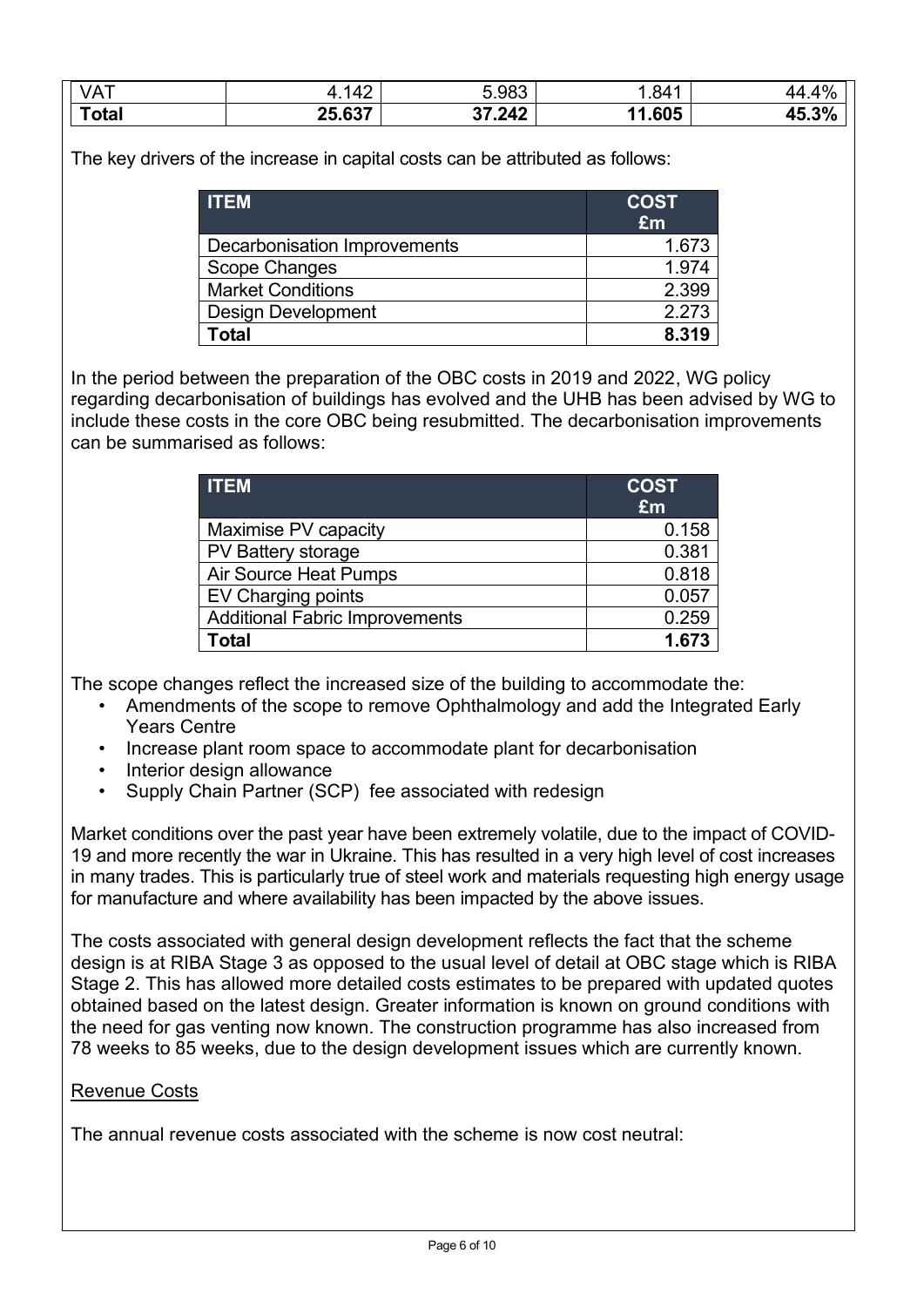|                                          | <b>CURRENT</b><br><b>COSTS</b><br>£m | <b>OPTION 3</b><br>Em | <b>VARIANCE</b><br>£m |  |
|------------------------------------------|--------------------------------------|-----------------------|-----------------------|--|
| <b>Premises</b>                          | 0.045                                | 0.344                 | 0.299                 |  |
| Digital                                  | O                                    | 0.057                 | 0.057                 |  |
| <b>Clinical Equipment</b><br>Maintenance | 0                                    | 0.013                 | 0.013                 |  |
| <b>GMS</b>                               | 0.065                                | 0.049                 | $-0.016$              |  |
| Other - Rent                             | 0.249                                | 0                     | $-0.249$              |  |
| Income                                   | O                                    | $-0.105$              | $-0.105$              |  |
| Total                                    | 0.358                                | 0.358                 | 0.000                 |  |

The increase of premises running costs in Option 3 is negated by reduction of current rental cost of facilities in Eastgate in Llanelli, Parcyrun in Ammanford and other clinical areas as well as proposed income from our partners – Local Authority (Library and Early Years services), Pharmacy facilities, Police and Third Sector parties.

The additional annual depreciation costs associated with the scheme are £939,001.

The current assumption in the OBC, in line with current policy, is that the depreciation charge will be funded by Welsh Government.

The business case does not include any additional clinical staffing costs. This may need to be reviewed in the future and will have to be prioritised, as with any other development, through the Integrated Medium Term Plan (IMTP) process.

It should be noted that, whilst the OBC has been prepared and is being submitted for 100% NHS Capital funding, WG may view this scheme as being suitable for part funding from the new Health and Social Care Integration and Rebalancing Capital Fund.

# **Key Changes**

Significant increase in capital costs from previous OBC submission

# **Management Case**

This section details the project management arrangements for the scheme, the engagement of stakeholders and the governance structure. It also details the project risks and benefits and how the organisation proposes to manage the risks identified and ensure that the benefits identified are realised. This section also provides information around the assurance framework and audit plan for the Project.

# **Key Changes**

• Whilst this section of the OBC has been updated there are no significant changes to the content of this case

### **Other key points**

### **Transport**

Transport was identified as a key area of public concern during the consultation process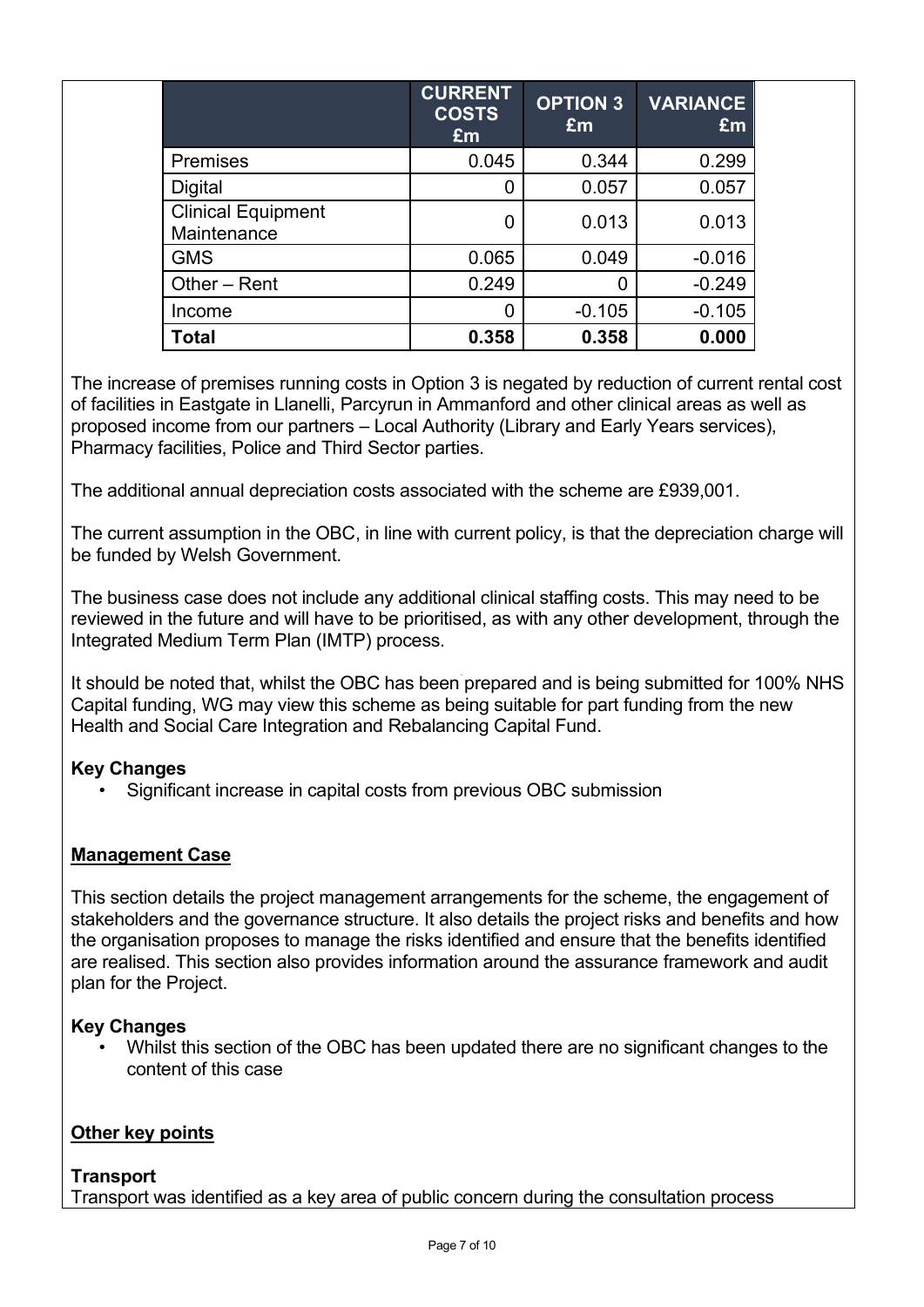conducted in 2018 on the Transforming Clinical Services Programme, and at public drop-in engagement sessions for the Cross Hands Health and Wellbeing Centre in July 2019. As the project progresses to the next stage of development, further work will be required with the Transport Team to address these concerns.

### **Engagement and communication**

A communications and engagement plan has been developed and will evolve with the project. 'Teulu Jones' will also be used in communication materials to help demonstrate to people what proposals could mean for them.

### **Equality Impact Assessment**

An Equality Impact Assessment has been developed independently for the Cross Hands Health and Wellbeing Centre project.

### **Timelines**

| <b>Milestone</b>                                   | <b>Duration</b> | <b>Start date</b> | <b>Completion</b><br>date |
|----------------------------------------------------|-----------------|-------------------|---------------------------|
| OBC update and internal governance                 | 15 weeks        | 16/02/22          | 31/05/22                  |
| OBC submission to Welsh Government and<br>approval | 12 weeks        | 31/05/22          | 23/08/22                  |
| Planning update                                    | 21 weeks        | 08/12/21          | 26/05/22                  |
| FBC development and approvals                      | 58 weeks        | 23/08/22          | 23/10/23                  |
| Reserved Matters Planning Application              | 18 weeks        | 30/11/22          | 21/04/23                  |
| <b>Land Purchase</b>                               | 3 weeks         | 30/10/23          | 21/11/23                  |
| Construction to handover                           | 79 weeks        | 27/11/23          | 14/07/25                  |
| Service commissioning                              | 8 weeks         | 14/07/25          | 08/09/25                  |
| Facility operational                               |                 | 08/09/25          | 08/09/25                  |

# **Argymhelliad / Recommendation**

The Board is asked to:

- Note the refreshed Cross Hands Health and Wellbeing Centre Outline Business Case;
- Note the revised capital and revenue cost position for the development;
- Approve the Proposed Cross Hands Health and Wellbeing Centre Outline Business Case for submission to Welsh Government.

| Amcanion: (rhaid cwblhau)<br>Objectives: (must be completed)                                     |                                   |
|--------------------------------------------------------------------------------------------------|-----------------------------------|
| Cyfeirnod Cofrestr Risg Datix a Sgôr<br>Cyfredol:<br>Datix Risk Register Reference and<br>Score: | Not applicable                    |
| Safon(au) Gofal ac lechyd:<br>Health and Care Standard(s):                                       | All Health & Care Standards Apply |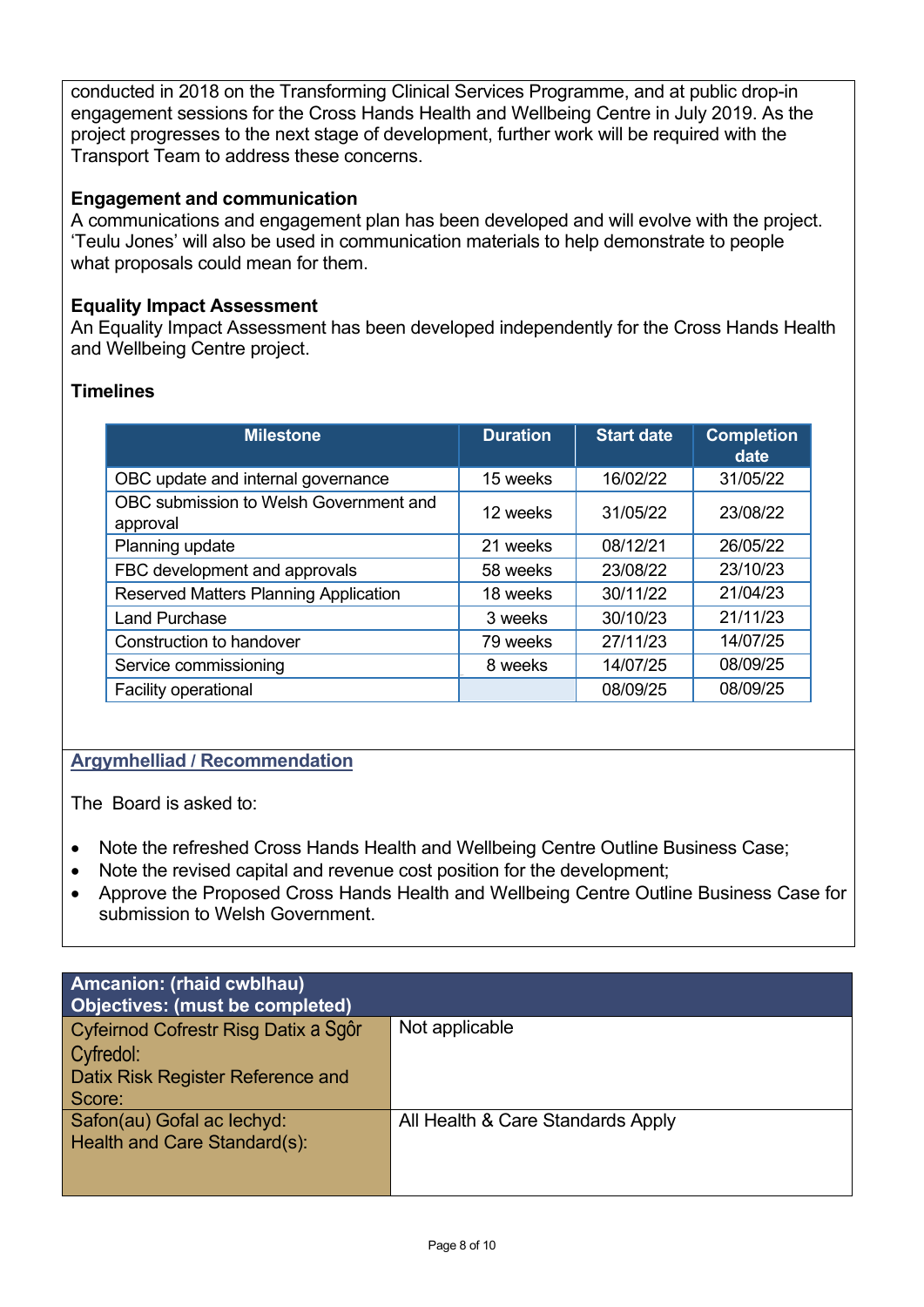| <b>Amcanion Strategol y BIP:</b><br><b>UHB Strategic Objectives:</b>                                                            | All Strategic Objectives are applicable                                                                                                                                                                                                                                                  |
|---------------------------------------------------------------------------------------------------------------------------------|------------------------------------------------------------------------------------------------------------------------------------------------------------------------------------------------------------------------------------------------------------------------------------------|
| <b>Amcanion Cynllunio</b><br><b>Planning Objectives</b>                                                                         | All Planning Objectives Apply                                                                                                                                                                                                                                                            |
| <b>Amcanion Llesiant BIP:</b><br><b>UHB Well-being Objectives:</b><br><b>Hyperlink to HDdUHB Well-being</b><br><b>Statement</b> | Improve Population Health through prevention and<br>early intervention<br>Support people to live active, happy and healthy lives<br>Improve efficiency and quality of services through<br>collaboration with people, communities and partners<br>Develop a sustainable skilled workforce |

| <b>Gwybodaeth Ychwanegol:</b><br><b>Further Information:</b> |                                                                                                 |
|--------------------------------------------------------------|-------------------------------------------------------------------------------------------------|
| Ar sail tystiolaeth:<br><b>Evidence Base:</b>                | The proposals align to extensive programmes of work<br>undertaken to develop the Health Board's |
|                                                              | <b>Transforming Clinical Services Programme and</b>                                             |
|                                                              | strategic ambitions, particularly those outlined in 'A                                          |
|                                                              | Healthier Mid and West Wales; Our future generations                                            |
|                                                              | living well', in terms of implementing a social model of                                        |
|                                                              | health and delivering seamless health and care                                                  |
| <b>Rhestr Termau:</b>                                        | Included in the main body of the text                                                           |
| <b>Glossary of Terms:</b>                                    |                                                                                                 |
| Partïon / Pwyllgorau â ymgynhorwyd                           | Cross Hands Health & Wellbeing Centre Project Group                                             |
| ymlaen llaw y Cyfarfod Bwrdd lechyd                          | Senior Responsible Owner                                                                        |
| Prifysgol:                                                   | Updates to Capital Sub Committee and Strategic                                                  |
| Parties / Committees consulted prior                         | Development and Operational Delivery Committee                                                  |
| to University Health Board:                                  | <b>Update to Executive Team</b>                                                                 |

| <b>Effaith: (rhaid cwblhau)</b><br>Impact: (must be completed)    |                                                                                                  |
|-------------------------------------------------------------------|--------------------------------------------------------------------------------------------------|
| <b>Ariannol / Gwerth am Arian:</b><br><b>Financial / Service:</b> | Integrated Impact Assessment included as mandatory<br>requirement of the OBC and outlined within |
|                                                                   | presentation.                                                                                    |
| <b>Ansawdd / Gofal Claf:</b>                                      | As above                                                                                         |
| <b>Quality / Patient Care:</b>                                    |                                                                                                  |
| <b>Gweithlu:</b>                                                  | <b>GMS Sustainability key project objective</b>                                                  |
| <b>Workforce:</b>                                                 | Opportunities for work experience placements and                                                 |
|                                                                   | volunteering                                                                                     |
|                                                                   | Agile working benefits                                                                           |
| Risg:                                                             | Funding capital and revenue                                                                      |
| <b>Risk:</b>                                                      | Land acquisition                                                                                 |
|                                                                   | Full risk register included within OBC                                                           |
|                                                                   | Withdrawal of project partners                                                                   |
| <b>Cyfreithiol:</b>                                               | Project Partners lease agreements                                                                |
| Legal:                                                            | Legal advice in connection with land acquisition                                                 |
| <b>Enw Da:</b>                                                    | Extensive public and stakeholder engagement                                                      |
| <b>Reputational:</b>                                              | undertaken.                                                                                      |